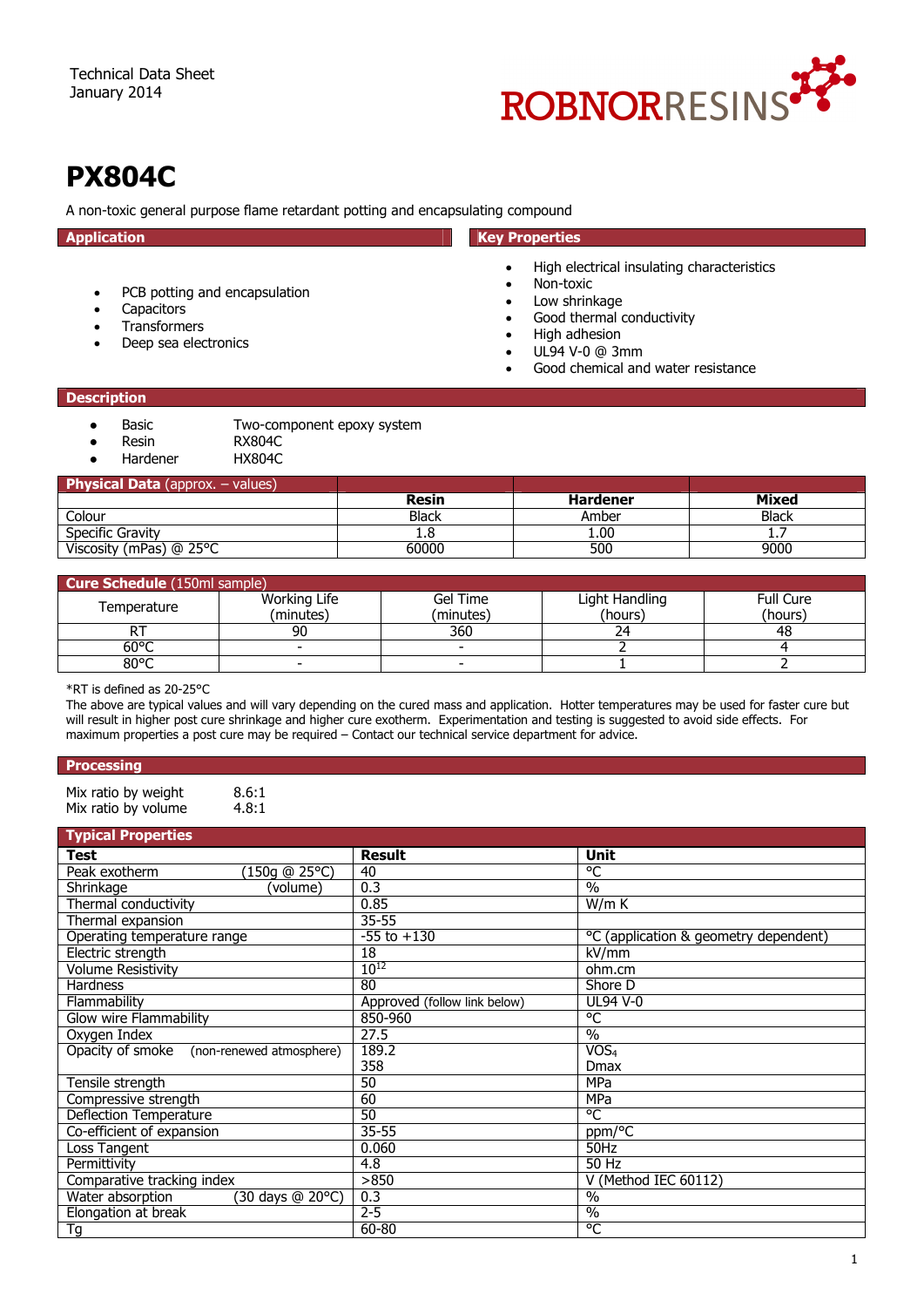| <b>Approvals</b>           |                                                                                                                                                                                                                            |
|----------------------------|----------------------------------------------------------------------------------------------------------------------------------------------------------------------------------------------------------------------------|
| RoHS compliant             | Yes                                                                                                                                                                                                                        |
| UL94 V-0                   | http://database.ul.com/cqi-<br>bin/XYV/template/LISEXT/1FRAME/showpage.html?name=QMFZ2.E76072&ccnshorttitle=Plastics+-<br>+Component&objid=1073830268&cfqid=1073741824&version=versionless&parent_id=1073827222&sequence=1 |
| REACH (SVHC concentration) | 0%                                                                                                                                                                                                                         |

#### **Railway Approvals**

F & I Rating Summary Report

In accordance with NF F 16-101 railway rolling stock and STM-S-001. The final classifications are F1 & I4

#### **Packaging**

PX804C is available in Bulk, Twinpacks, kits and sets

#### **Availability**

Available through distribution and www.resins-online.com sales@robnor.co.uk

#### **Cartridge**

## Not available

| <b>Twinpacks - Part Numbers</b> |                |
|---------------------------------|----------------|
| PX804C/BK/025                   | PX804C/RD/1000 |
| PX804C/BK/050                   |                |
| PX804C/BK/100                   |                |
| PX804C/BK/250                   |                |
| PX804C/BK/500                   |                |
| PX804C/BK/750                   |                |
| PX804C/BK/1000                  |                |

Twinpacks are pre-weighed resin and hardener components contained in a tough flexible film, separated by a removable clip and rail.

Once the clip and rail is removed the resin and hardener is thoroughly mixed within the bag and is immediately ready for use. Mixing will normally take  $\sim$  2 minutes due to the viscosity; but pay special attention to the corners.

Twinpacks are ideal for small to medium production runs, prototyping and on-site or field use.

The twinpack weight/volume may also be tailored to a specific size on request.

For further details please visit www.robnor.co.uk

| <b>Bulk Materials - Part Numbers</b> |                |
|--------------------------------------|----------------|
| RX804C/BK/4.5KG                      | HX804C/NC/525G |
| RX804C/BK/5KG                        | HX804C/NC/5KG  |
| RX804C/BK/25KG                       | HX804C/NC/10KG |
|                                      | HX804C/NC/25KG |

Both resin and hardener are supplied in 5kg, 25kg and 200ltr drums and fully evacuated and ready for use.

Care should be taken to ensure when mixing the resins air is not entrained in the mixture.

If this is unavoidable the mixed resin and hardener should be re-evacuated before dispensing.

The bulk resin and hardener materials can be dispensed from suitable dispensing machinery and Robnor Resins produce a range of these machines, details that can be provided on request.

| Kits and Sets – Part Numbers |  |
|------------------------------|--|
| PX804C/BK/1KGKIT             |  |
| PX804C/BK/25KGKIT            |  |
|                              |  |

Kits and Sets are provided in separate containers to the correct ratio. In Kit form, pour the hardener into the larger resin container and use it as a mixing vessel.

Stir well using an appropriate mixer until homogeneous.

Note: Incomplete mixing will be characterised by erratic or partially incomplete cure even after extended time periods.

#### **Cleaning**

All equipment contaminated with mixed material should be cleaned before the material has hardened. TS130 is a suitable non-flammable cleaning agent, although other solvents may be found suitable. TS130 will also remove cured material provided it is allowed to soak for a number of hours.

# **Storage and Shelf Life**

Material stored in the original unopened containers under cool dry condition between 15° and 25°C will have a shelf life of at least 12 months.

Once used the containers must be kept sealed to prevent effects from water, air or contaminants.